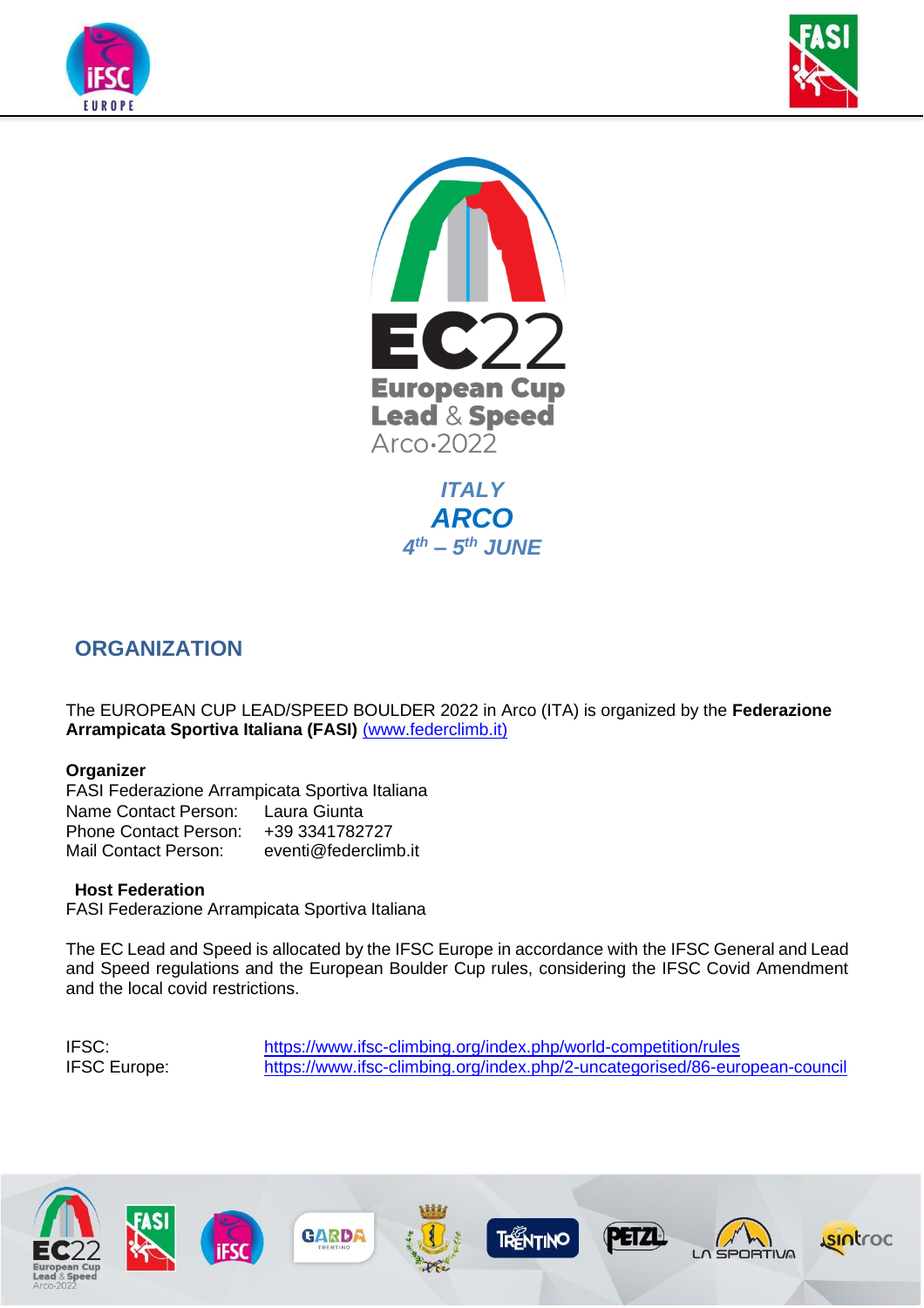



### **COMPETITION VENUE**

Event Venue: Climbing Stadium Arco, Via Caproni Maini 26/E, 38062 Arco, Trentino, Italia

Google Maps: [https://www.google.com/maps/@45.9232558,10.8913496,19z](https://www.google.com/maps/%4045.9232558%2C10.8913496%2C19z)

Competition wall:

















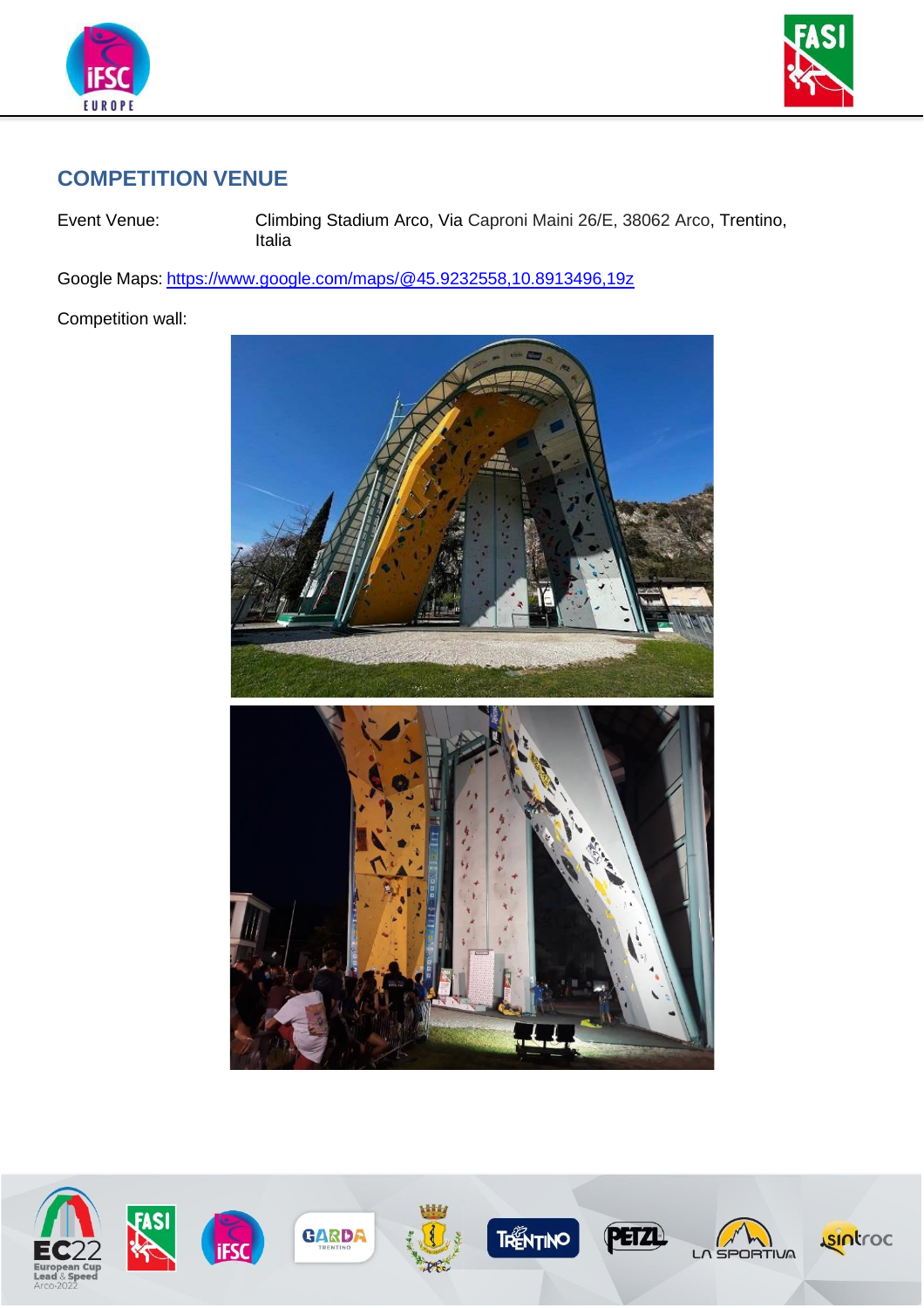

### **TRAVELLING TO ARCO**

#### **Arrival by car**

Arco is about 45 minutes from Trento, the capital of the autonomous province of which it is part. The connection by car can be made through the A22 Brennero, with exit Rovereto south and direction Garda Lake, then continue along the SS240 state road in the direction of Mori - Riva del Garda - Arco.

#### **Arrival by train**

Arco has no train station, the nearest train station is in Rovereto, about 24 km away on the SS240. Once in Rovereto (for example if you are coming from Verona airport), you can connect to Arco by bus lines number 301, 751 and 205 in about an hour's travel time

#### **Arrival by plane**

The town of Arco is located less than 10 km from the Lake Garda. The closest airport is near Verona, the Villafranca Airport (VRN), about an hour's drive by car or 3 hours travel by train. Connections to this airport are numerous, both in Italy and in Europe, thanks to low cost airlines such as Ryanair and others: Air Lingus, Air Baltic, Alitalia with Rome Fiumicino, British Airwas with London Gatwick, and also EasyJet, Eurowings, Meridiana, Thomas Cook, Volotea, Transavia and others, which guarantee a considerable passenger transit. Public transport between the airport and Arco is by train from Verona Porta Nuova, Rovereto railway stations or by bus (line 332) in about 1 hour to Arco station. By car you can use the A22 motorway for 84 km for about an hour's drive.

#### **For more information**

<https://www.gardatrentino.it/en/plan-your-trip/how-to-get-here>

### **ACCOMMODATION**

Recommended accommodation facilities:

| <b>ACCOMMODATION</b>              | <b>HOTEL LINK</b>                                                     | <b>RATES</b>                                                                                                                                                                         |
|-----------------------------------|-----------------------------------------------------------------------|--------------------------------------------------------------------------------------------------------------------------------------------------------------------------------------|
| CAMPING ARCO                      | http://nuovo.arcoturistica.com/en/reserv<br>ation                     | $\in$ 40 per person in BUNGALOW SARCA in QDP (4 pax)<br>€ 45 per person in CHALET COLODRI in QDP (4 pax)                                                                             |
| <b>Hotel PALACE</b><br>ARCO       | https://www.palacehotelcitta.it/                                      | € 135 in Full Board per person in SGLL Room<br>€ 77 in Full Board per person in DBL                                                                                                  |
| <b>HOTEL</b><br><b>CAMPAGNOLA</b> | https://www.hotelcampagnola.com/                                      | € 85 in B&B / € 110 in half board per person in DBL Room<br>€ 70 in B&B / € 95 in half board per person in TPL<br>€ 60 in B&B / € 85 in half board per person in QDP                 |
| <b>HOTEL LIMONAIA</b>             | https://www.chincherinihotels.com/hotel<br>s/limonaia-hotel-residence | € 80 in Full Board / € 75 in half board per person in DBL Room<br>€ 102 in Full board/ € 95 in half board per person in SGL<br>TPL Room upon request<br>Dinner available until 23:30 |

*Use "European Cup Lead-Speed Arco 2022" as keyword when requesting.*

For further assistance, secure, fast booking and best rate please get directly in contact with **Tre Emme Sport** mail: [sportsevents@treemmesport.com](mailto:sportsevents@treemmesport.com)

### **VISA**

If you need VISA please get in contact with Laura Giunta (mail: eventi@federclimb.it)



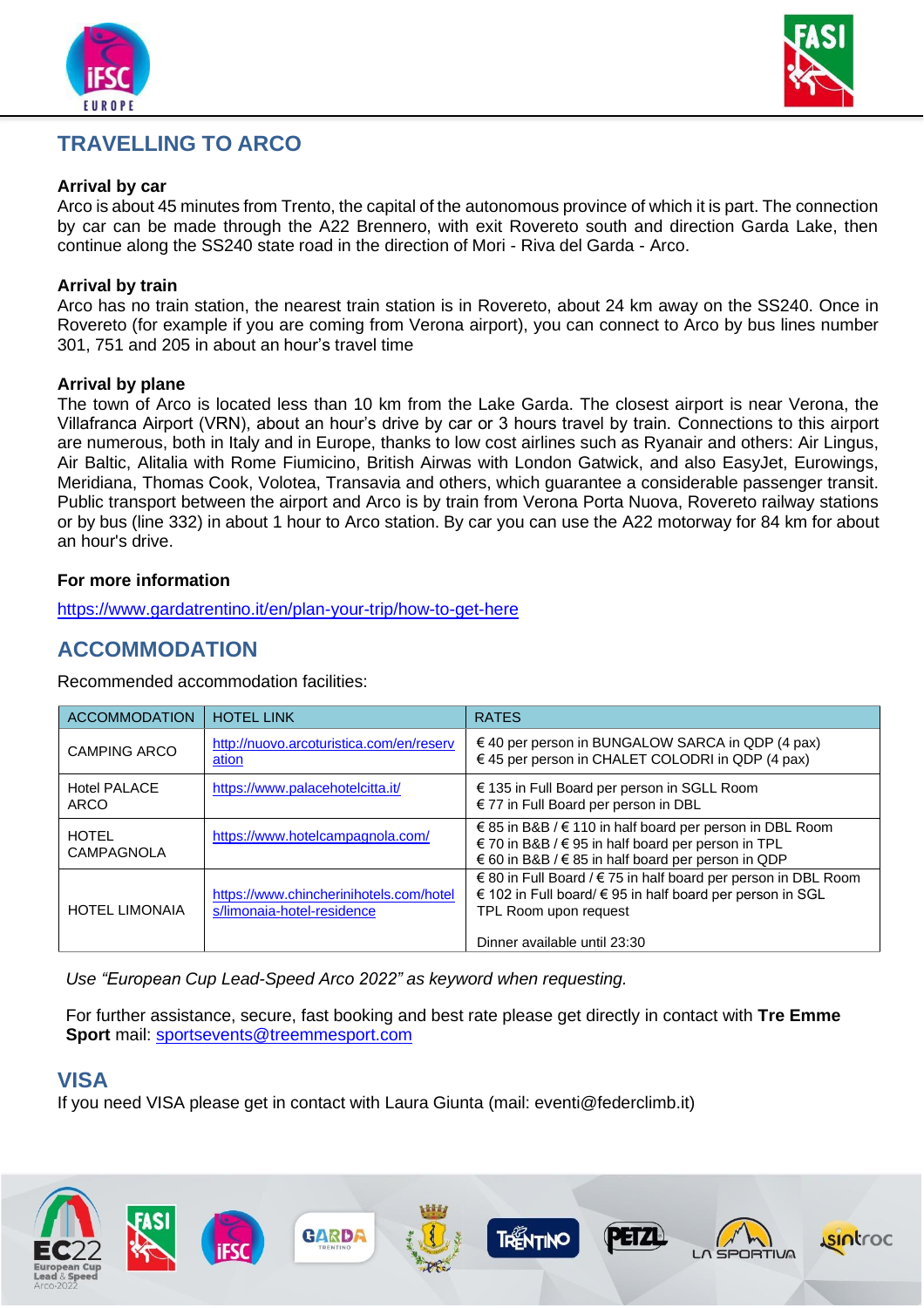



## **OFFICIALS**

Chief Routesetter: Dirk Uhlig (Germany) Jury President: Carole Majewski (France) IFSC Judge: Dave Suetens (Belgium)

# **TEAM QUOTAS & RULES0**

#### **REGISTRATION OF TEAM OFFICIALS AND COMPETITORS:**

All competitors and team officials must be in possession of an up-to-date IFSC license and must be registered through the IFSC registration system.

According to IFSC-Europe Rules 4.2, Member Federations may register up to four (4) competitors (and in the case of the host Member Federation, eight (8) competitors) for each category in each relevant discipline and team officials like it is declared in the IFSC-Europe Rules.

### **REGISTRATION**

Apply on the IFSC Online Registration System: https://ifsc.results.info/users/login

### **REGISTRATION DEADLINE:**

Tuesday,  $25<sup>th</sup>$  of May 2022.

**First Technical Meeting: Wednesday, 25th May 2022, 18.00** <https://us06web.zoom.us/j/87577862969?pwd=S3Y4b1l2SWdkMDVuSjZyTW5rWE9tZz09>

**ID riunione: 875 7786 2969 Passcode: 177443**

#### **REGISTRATION FEES:**

Euro 25,- for each competitor. The registration fee will be invoiced by the IFSC Europe to the National Federations. No cash-payments will be done on site.

#### **CONFIRMATION OF ATTENDANCE FOR DELAYED ARRIVAL:**

In case a team is not able to make the registration in time due to flight delays or other unpredictable reasons, please contact

JURY PRESIDENT : Carole Majewski Mail: [macetcma@gmail.com](mailto:macetcma@gmail.com)

Phone:+33615384233











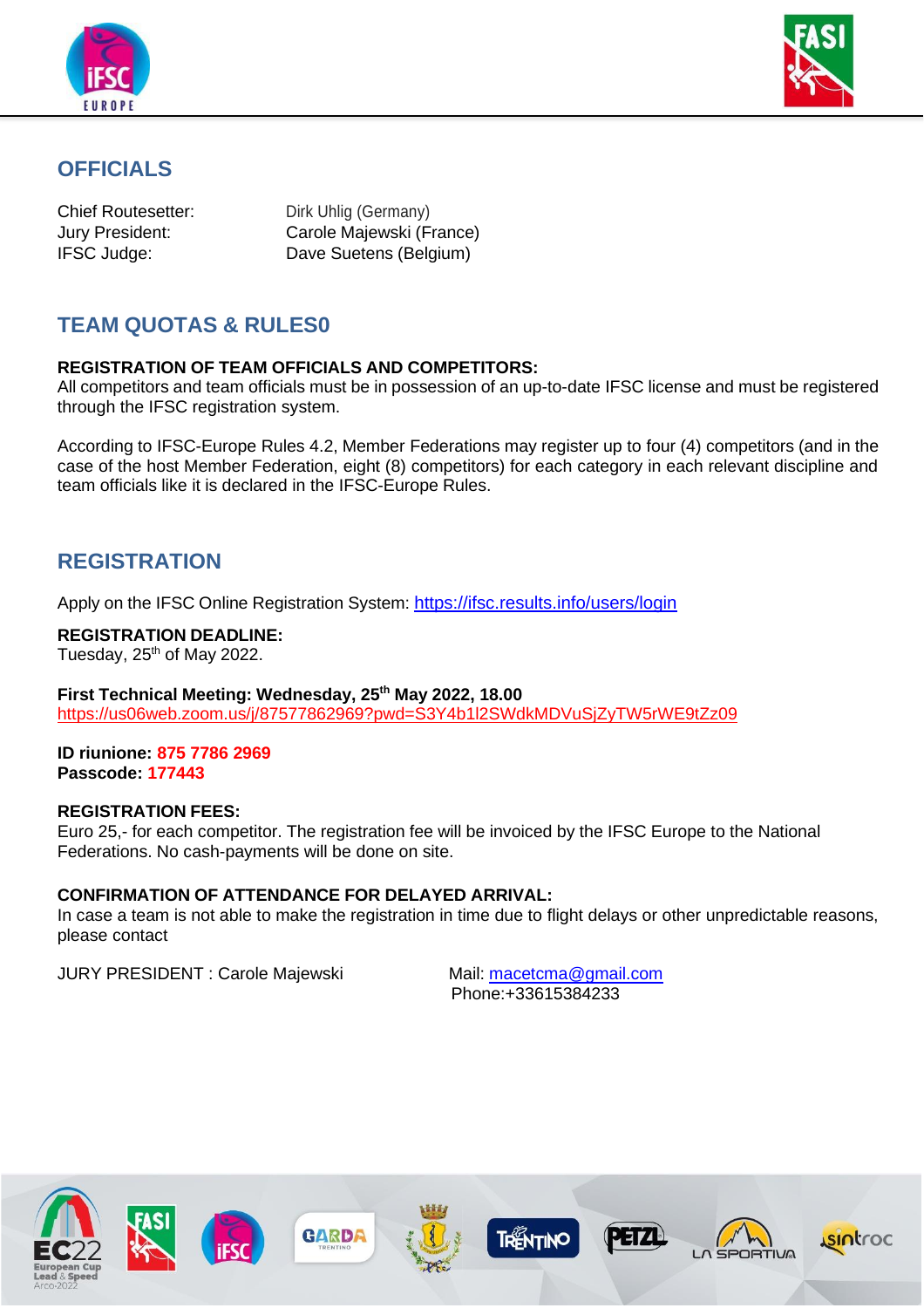



### **ANTI-DOPING REGULATIONS**

By participating, the athlete agrees to comply with the currently valid anti-doping rules and regulations of Wada, IFSC and IFSC-Europe (in particular statutes, competition rules, anti-doping regulations). All persons who are licensees of the IFSC or IFSC-Europe are considered as athletes and team officials.

## **PROVISIONAL PROGRAM**

| Wednesday, 25 <sup>th</sup> of May 2022     |       |                                                |  |
|---------------------------------------------|-------|------------------------------------------------|--|
| 18.00                                       | 19.00 | 1. Technical Meeting (online)                  |  |
| At the competition venue                    |       |                                                |  |
| Friday, 3th of June 2022 - LEAD and SPEED   |       |                                                |  |
| 16.30                                       | 18.00 | Registration                                   |  |
| 19.00                                       |       | 2. Technical Meeting (2 Team Officials/Nation) |  |
| Saturday, 4th of June 2022 - LEAD and SPEED |       |                                                |  |
| 8.00                                        | 9.00  | Warm-up zone open/close                        |  |
| 10.00                                       | 13.30 | <b>Qualification Lead Women and Men</b>        |  |
| 16.00                                       | 17.00 | Speed warm-up zone                             |  |
| 17.00                                       | 18.00 | <b>Speed Practice</b>                          |  |
| 18.30                                       | 19.30 | <b>Speed Qualification Women &amp; Men</b>     |  |
| 20.00                                       | 21.00 | <b>Speed Finals Women and Men</b>              |  |
| 21.15                                       |       | Speed Award ceremony                           |  |
| Sunday, 5th of June 2022 - LEAD             |       |                                                |  |
| 8.00                                        | 9.00  | Isolation zone open/close                      |  |
| 10.00                                       | 12.30 | <b>Lead Semifinal Women and Men</b>            |  |
| 14.00                                       | 15.00 | Isolation zone Women and Men Final open/close  |  |
| 16.00                                       |       | Observation Women and Men                      |  |
| 16.30                                       | 18.30 | <b>Finals Women then Men</b>                   |  |
| 18.45                                       |       | <b>Lead Award ceremony</b>                     |  |

### **SPECTATORS**

Spectators are allowed. The entry to the climbing venue (spectator area) is free.

There is a food stall at the competition venue.